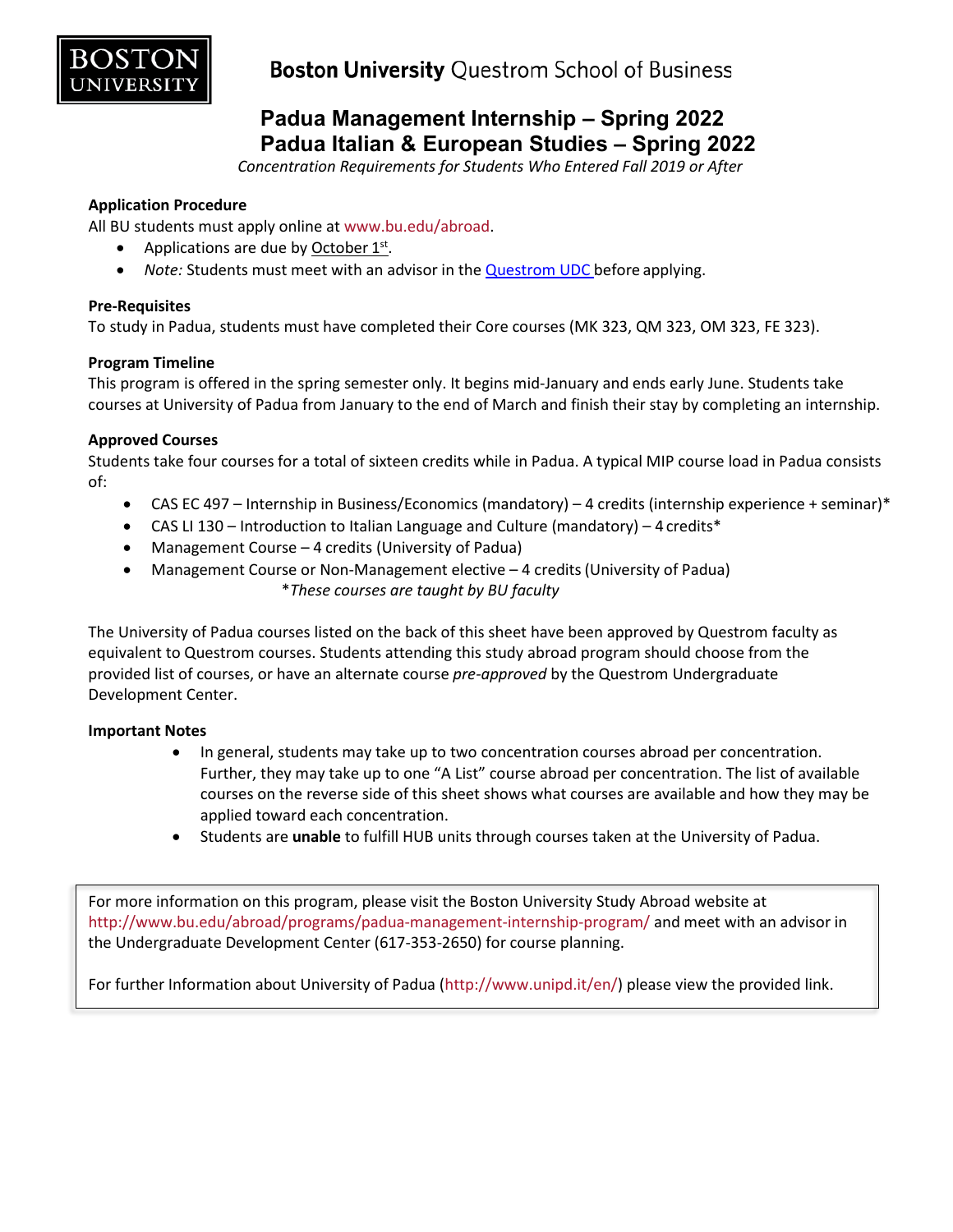# **Padua Management Internship Program, Spring 2022 Courses**

# **Take the two required courses: \***

| <b>Course Title</b>                        | <b>Questrom Equivalent</b> |                                                                 |
|--------------------------------------------|----------------------------|-----------------------------------------------------------------|
| Introduction to Italian Language & Culture | <b>CAS LI 130</b>          | Liberal Arts Elective/Non-QST Elective                          |
| Internship in Business/Economics           | <b>CAS EC 497</b>          | Liberal Arts Elective/Non-QST Elective /EC<br>minor<br>Hub: IIC |

**\***\**These courses are taught by BU faculty [classes may be held various places in town].*

## **Select two additional courses:**

| <b>Padua University Course Title</b>                                                             | <b>Questrom Equivalent</b> |                                                 |
|--------------------------------------------------------------------------------------------------|----------------------------|-------------------------------------------------|
| <b>Accounting</b>                                                                                |                            |                                                 |
| <b>Corporate Financial Management</b>                                                            | FF 449                     | <b>B</b> List                                   |
| <b>Innovation &amp; Entrepreneurship</b>                                                         |                            |                                                 |
| Made in Italy: Excellence of "Bello, Buono e Ben Fatto"                                          | IM471                      | <b>B</b> List                                   |
| <b>Information Systems</b>                                                                       |                            |                                                 |
| Corporate Finance                                                                                | FE449                      | <b>B</b> List                                   |
| Made in Italy: Excellence of "Bello, Buono e Ben Fatto"                                          | IM 471                     | <b>B</b> List                                   |
| <b>Finance</b>                                                                                   | <b>Max: 2 courses</b>      |                                                 |
| Corporate Financial Management                                                                   | FE 449                     | A List                                          |
| International Corporate Governance                                                               | <b>Finance Elective</b>    | <b>B</b> List                                   |
| Independent                                                                                      | <b>Max: 2 courses</b>      |                                                 |
| All concentration electives listed will count. Only two courses may be applied.                  |                            |                                                 |
| <b>Marketing</b>                                                                                 |                            |                                                 |
| Made in Italy: Excellence of "Bello, Buono e Ben Fatto"                                          | IM 471                     | <b>B</b> List                                   |
| <b>Corporate Financial Management</b>                                                            | FF 449                     | <b>B</b> List                                   |
| <b>Global Business</b>                                                                           | <b>Max: 2 courses</b>      |                                                 |
| <b>International Business</b>                                                                    | IM 345                     | A List                                          |
| Human Resources Management for International Firms                                               | MO 444                     | <b>B</b> List                                   |
| <b>Management &amp; Organizations</b>                                                            | Max: 1 course              |                                                 |
| Human Resources Management for International Firms                                               | MO 444                     | <b>B</b> List                                   |
| <b>Operations &amp; Technology Management</b>                                                    |                            |                                                 |
| <b>Operations Management</b>                                                                     | OM 4XX                     | <b>B</b> List                                   |
| <b>Strategy</b>                                                                                  |                            |                                                 |
| <b>International Business</b>                                                                    | <b>IM 345</b>              | <b>B</b> List                                   |
| Non-Management Electives - a strong level of economics background is required for these courses. |                            |                                                 |
| <b>Development Economics</b><br>*suggested pre-requisites: CAS EC201 and CAS EC202               | CAS EC 3xx                 | Econ<br>minor/Liberal<br>Arts/non-Mgmt          |
| Labour Economics<br>*suggested pre-requisite: CAS EC201                                          | <b>CAS EC 356</b>          | Econ minor/<br>Liberal Arts/non-<br><b>Mgmt</b> |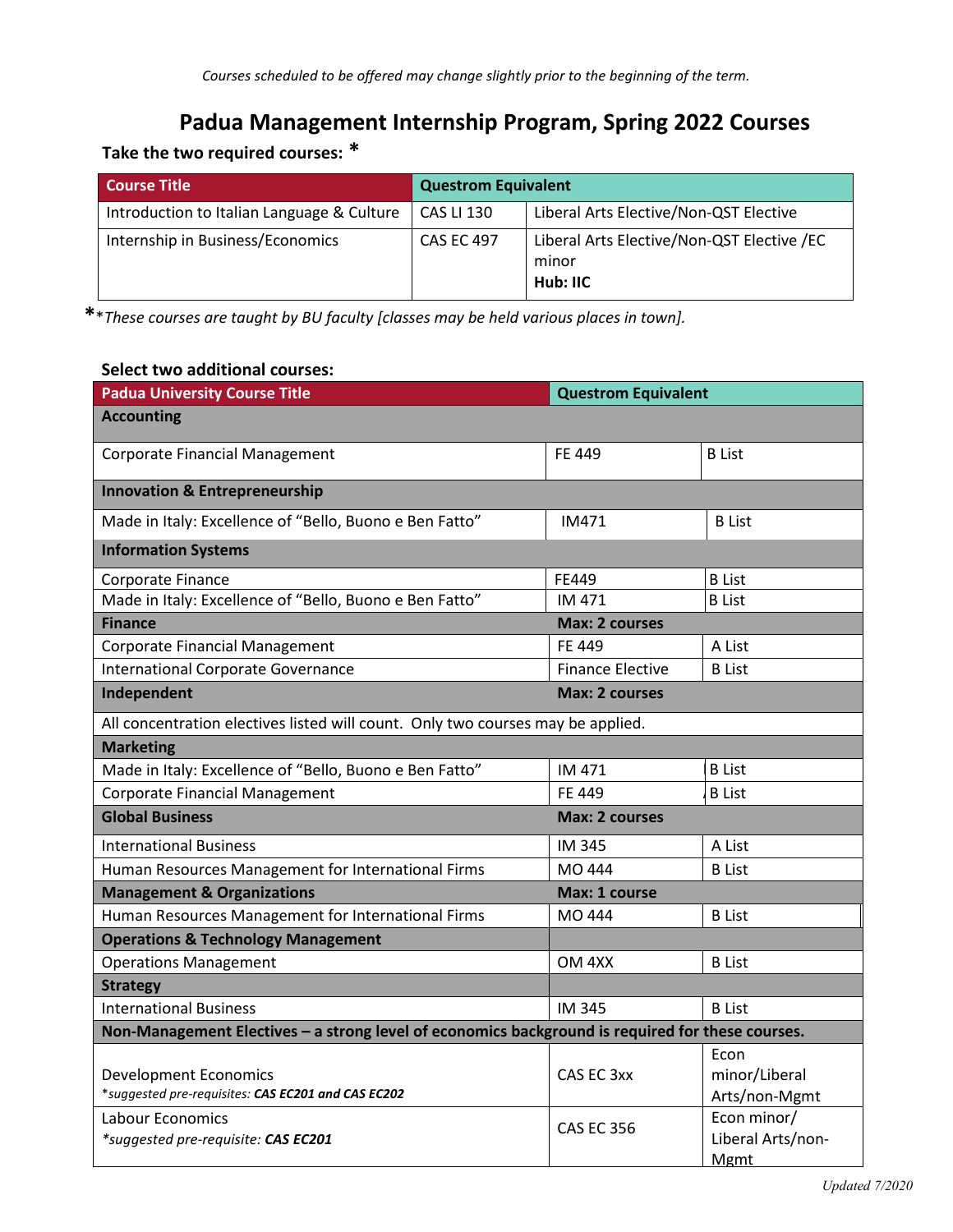| Economics of Information and Uncertainty          | <b>CAS EC 404</b> | Econ          |
|---------------------------------------------------|-------------------|---------------|
| *suggested pre-requisites: CAS EC 201, CAS MA 121 | minor/Liberal     |               |
|                                                   |                   | Arts/non-Mgmt |